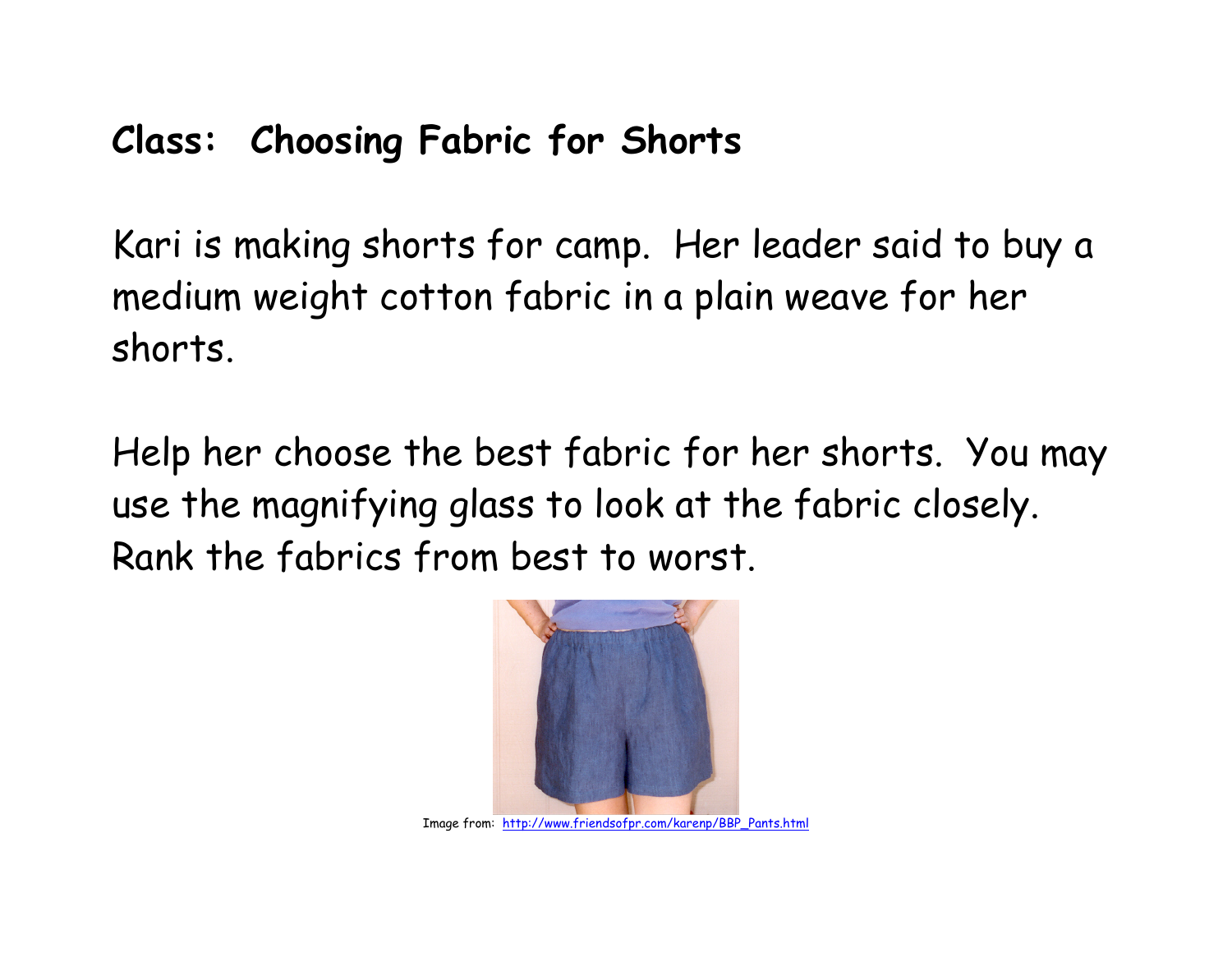Select samples as described, number the samples but provide no other information:

- 3 Blue cotton in a plain weave
- 2 Blue cotton denim in a twill weave
- 4 Cotton blend knit (choose a firm knit)

1 Nylon-lycra knit (choose a nylon-lycra that is for a swimsuit or leotard, not for biking shorts)

Official Placement: 3-2-4-1 Cuts: 3,4,8 **(Hormel scores, for online score calculations see: [http://www.worldaccessnet.com/%7Enormans/hormel.html\)](http://www.worldaccessnet.com/%7Enormans/hormel.html)** 

#3 Fabric sample 3 should be ranked best because Kari got a plain weave cotton fabric in a medium weight suitable for shorts. She followed her leader's instructions.

#2 Fabric sample 2 should be ranked better than 4 and 1 because the fabric is cotton, it is suitable for shorts, but it is a twill weave, not a plain weave. Kari did not follow her leader's instructions precisely. The fabric is a twill but 4 and 1 are knits.

#4 Fabric sample 4 is cotton blend fabric but it is a knit. Kari did not follow her leader's instructions. You could make shorts from the fabric. They would not be as good for camp as 3 or 2 because the fabric is not as sturdy. It may snag. It is a better choice than 1, the nylon/lycra, which is a swimsuit or leotard knit.

#1 Fabric sample 1 is the worst choice. It is a knit and made from nylon and lycra. It is not a good fabric for shorts for camp because it will snag easily and Kari did not follow her leader's instructions at all.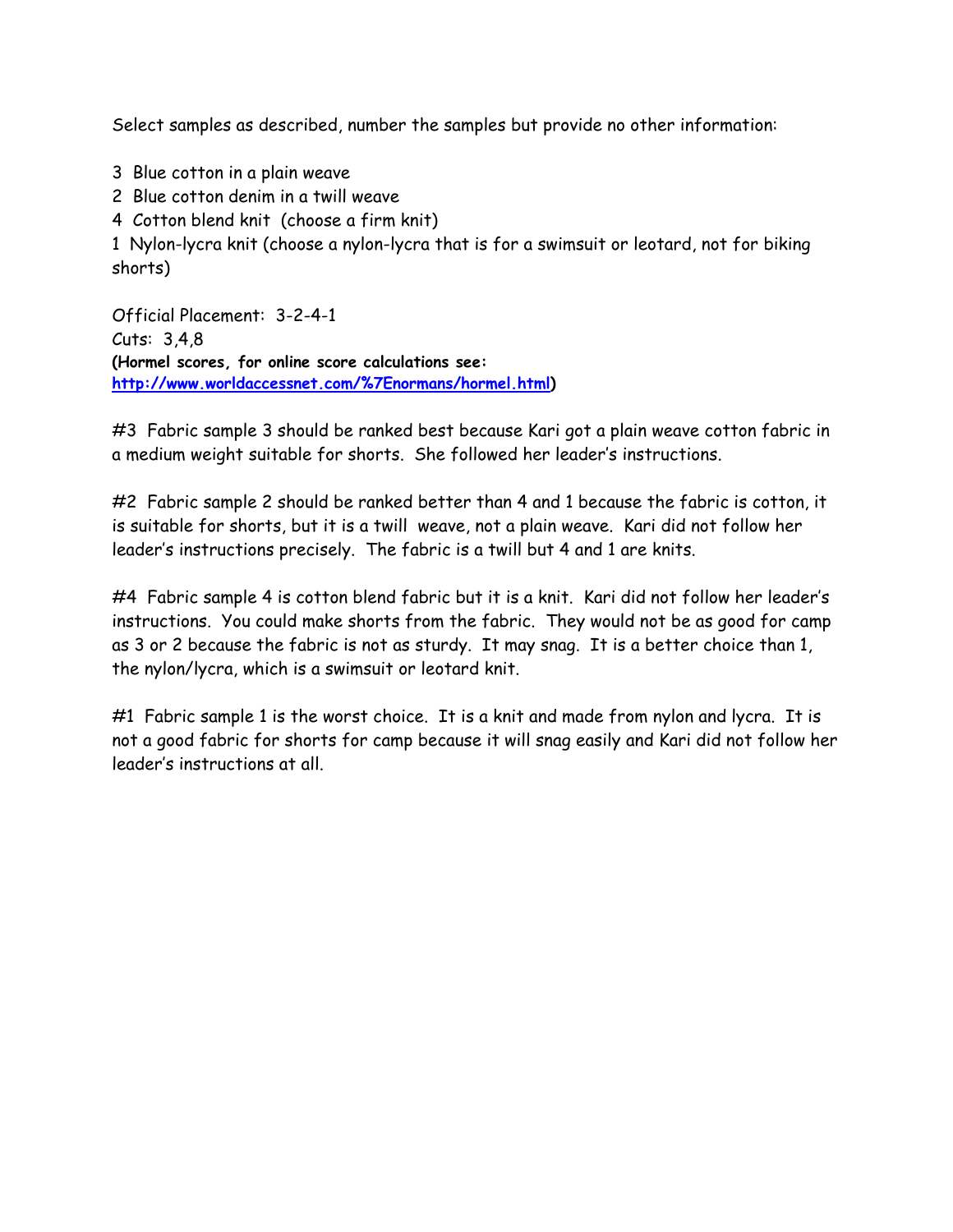# **Selecting Fabric for Summer Pajamas**

Ami is making summer pajamas. The pattern requires a knit with some stretch. She wants the pajamas to be cool. Help her select the best fabric for her project. Rank the fabric samples from best to worst for her project.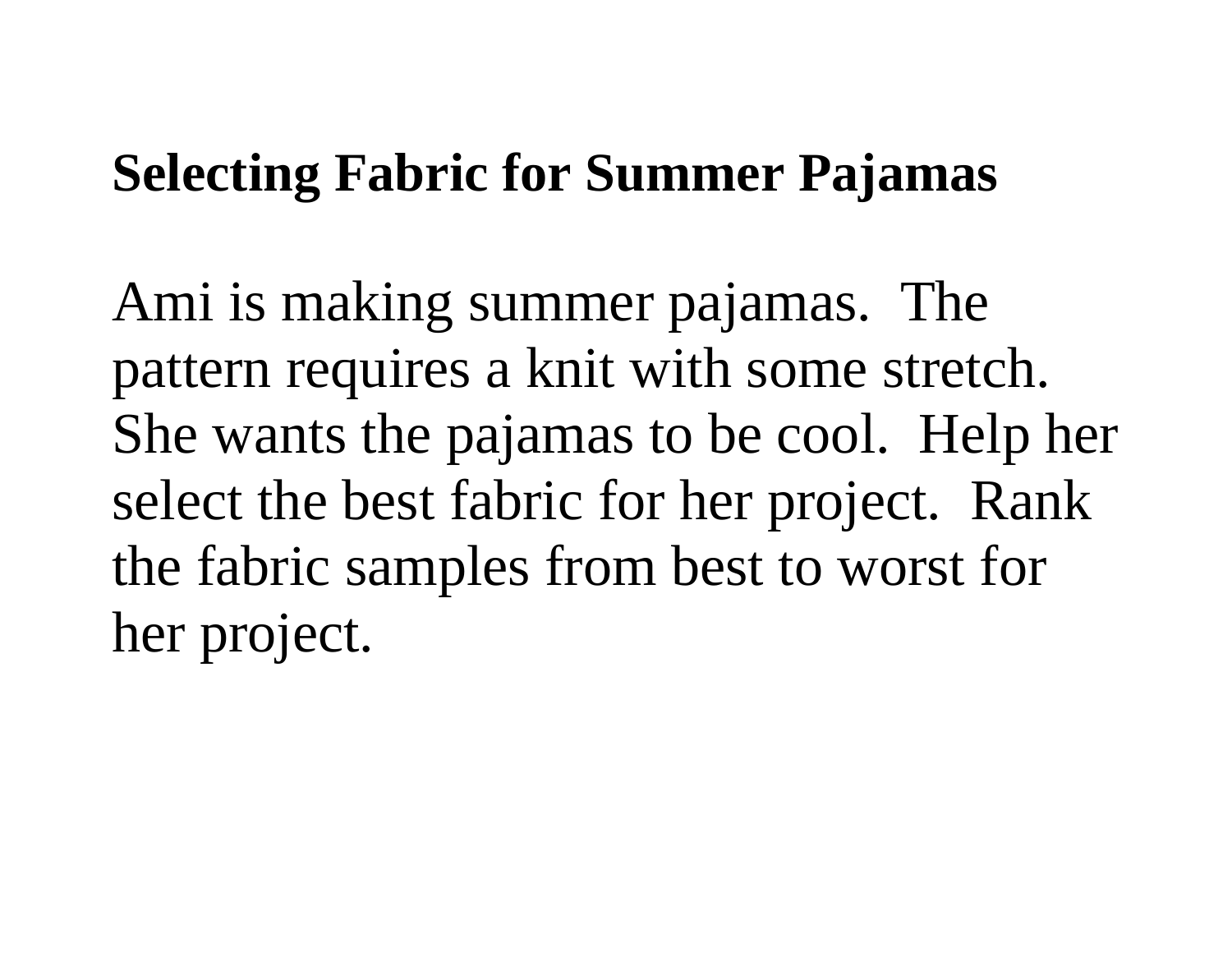Find Samples to mount and display as numbered (may leave off descriptive words). Also, a copy of a cover picture from a suitable pattern might make a nice visual addition:

## **1. Flannel**

- **2. Cotton Knit**
- **3. Nylon Tricot**
- **4. Cotton Plisse**

## **Rationale: Selecting Fabric for Summer Pajamas**

**Rank: 2 3 4 1 Cuts: 3 7 3 (Hormel scores, for online score calculations see: [http://www.worldaccessnet.com/%7Enormans/hormel.html\)](http://www.worldaccessnet.com/%7Enormans/hormel.html)** 

2 Sample is a light-weight cotton knit. This is the best fabric for Ami's project. The cotton knit will offer the stretch she needs for her pattern and the fabric will be cooler than the nylon tricot.

3 Sample is a nylon tricot knit. This sample will offer the stretch Ami needs for her garment but the fabric is hot and sticky to wear on hot and humid nights.

4 Sample is a woven, cotton plisse. This fabric is a good choice for summer pajamas as it is cool but the fabric has no stretch so her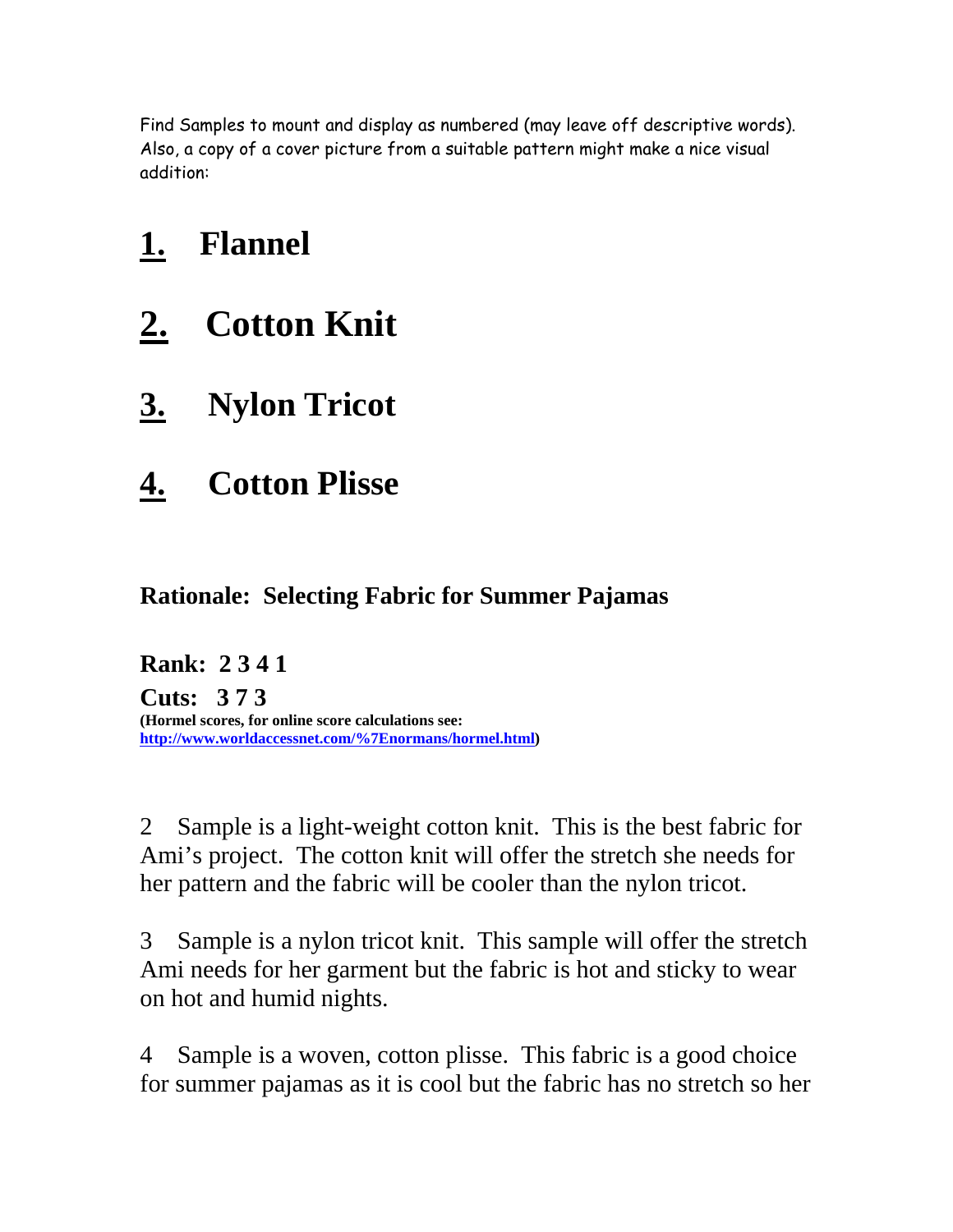garment may not go over her head or fit properly with this pattern selection.

1 The fabric selection is flannel. Flannel is a good fabric for winter pajamas but too heavy for summer and the fabric offers no stretch so it would be the worst fabric for her pajamas.

**Note:** Changes have been made to the requirements/standards for fabrics and flammability in sleepwear. Pajamas for youths may be made from 100% cotton fabric along as they fit snugly. See links below for more information:

<http://www.cpsc.gov/businfo/frnotices/fr99/sleep.html>

<http://www.extension.iastate.edu/Publications/PM733.pdf>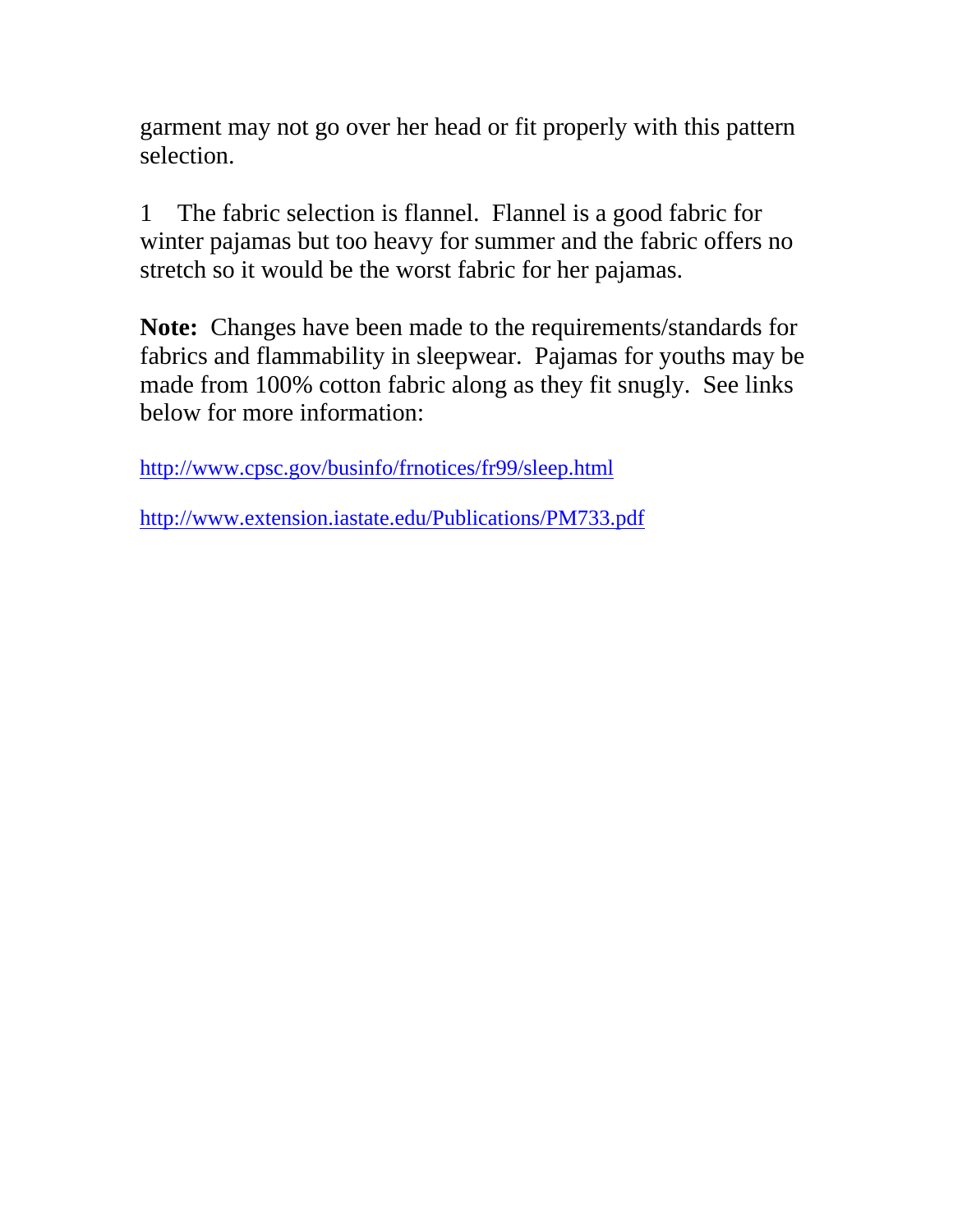### **Woven Plaids**

Rosa's 4-H group is learning to sew with plaids. Plaids are fabrics that are designed with lines that cross. Plaids look best in an outfit when the lines match.

Rosa wants to make a cotton plaid shirt. Her 4-H leader told her to buy a woven plaid, as it will be easier to work with when Rosa matches the plaid.

Help Rosa buy her fabric. Which fabric is the best for her project?

Rank the fabric samples from best to worst.

- 1. Diagonal Stripe Cotton-polyester Knit
- 2. Polyester Knit Plaid
- 3. Printed Cotton Plaid
- 4. Woven Cotton Plaid

#### **Reasons:**

**Rank 4 3 2 1 Cuts: 2 5 8 (Hormel scores, for online score calculations see: [http://www.worldaccessnet.com/%7Enormans/hormel.html\)](http://www.worldaccessnet.com/%7Enormans/hormel.html)** 

Information on different types of fabrics can be found in **Fun with Clothes**, Sewing Supplement Leaders' Guide, page 3.

4. This is the best fabric for Rosa to buy. The plaid is a woven, cotton plaid. Rosa wants to make a cotton plaid shirt and her leader wants her to have a woven plaid. Some printed plaids are not printed straight so they will be difficult to match.